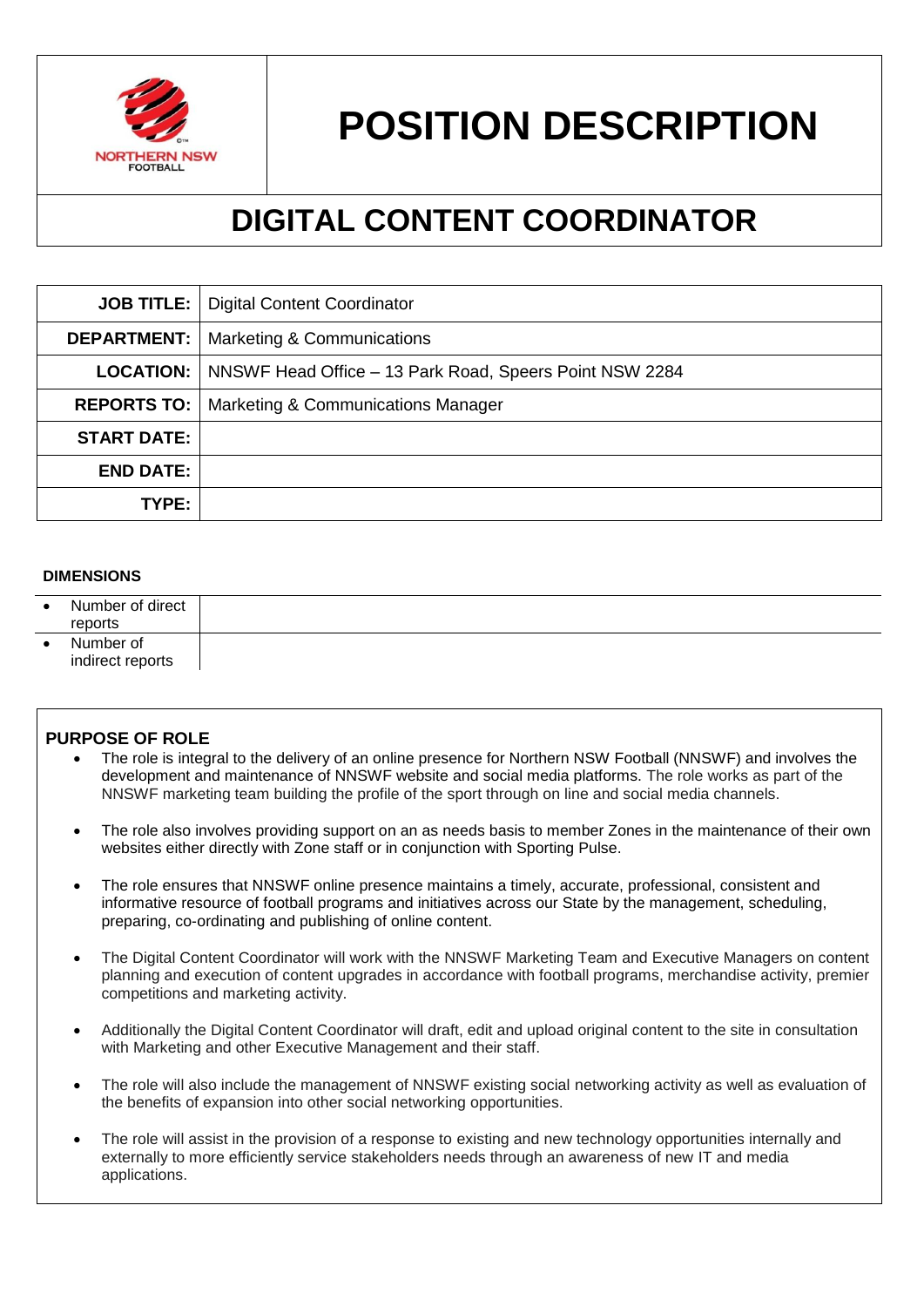## **KEY AREAS OF RESPONSIBILITY**

- Maintenance of timely and accurate web content across all key service areas, including preparation of photo, video and graphic assets for online publication.
- Maintenance of social media platforms including coordination of the NNSWF Facebook account updates and guests.
- Provision of web support to Member Zones as required.
- Provision of IT support as required

## **KEY OUTCOMES TO BE MEASURED AGAINST STRATEGIC OBJECTIVES WITHIN THE OPERATIONAL PLAN.**

## **SUMMARY OF KPI's;**

- Website Oversee the sourcing and development of content on the NNSWF website ensuring the site remains current.
- Social Maintain effective social media channels which provide Northern NSW with opportunities to disseminate key messages in a timely, professional and targeted manner.
- Content produce digital video and graphics to support NNSW marketing activities.

## **KNOWLEDGE, BEHAVIOUR & SKILLS REQUIRED**

- A thorough knowledge, proven skills & experience in managing web content and social media channels, with an understanding of the web environment including user interface and design functionality.
- Brand guideline management & compliance, with an understanding of brand positioning in relation to on line marketing.
- Possess solid writing and editorial skills and experience producing original content as well as subediting, maintaining and updating existing content.
- Demonstrated experience in producing and manipulating graphic elements for the production of online applications.
- Excellent written and verbal communication skills, including negotiation and consultation skills and an ability to operate independently and as a team member, in a high output environment.
- Highly organised with a strong attention to detail

### **MAJOR INTERACTIONS**

- NNSWF Executive Management
- NNSWF Staff
- Member Zones
- Member Clubs
- Technology Suppliers

### **UNIQUE CRITERIA**

 The need to ensure timely, accurate information across web and social media platforms will require regular work outside of normal business hours such as weekends and evenings however this can be undertaken remotely as required.